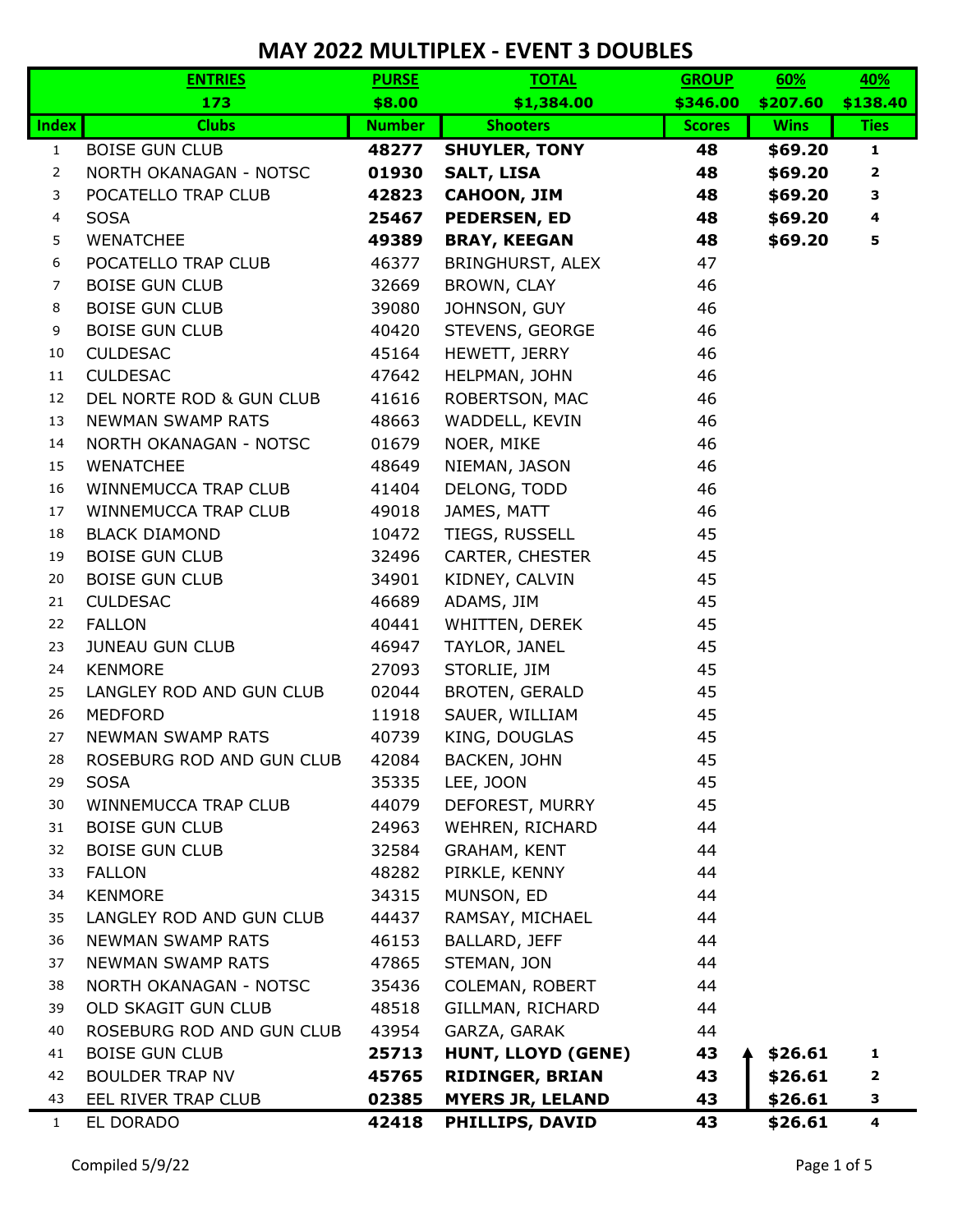| 2              | EL DORADO                | 02121 | <b>HOFFMAN, BILL</b>        | 43 | \$26.61 | 5                       |
|----------------|--------------------------|-------|-----------------------------|----|---------|-------------------------|
| 3              | <b>FALLON</b>            | 45020 | <b>WEBB, COLBY</b>          | 43 | \$26.61 | 6                       |
| 4              | MADRAS ROD GUN CLUB      | 39550 | <b>DRAMEN, MARK</b>         | 43 | \$26.61 | $\overline{\mathbf{z}}$ |
| 5              | <b>MEDFORD</b>           | 01630 | <b>MANN, MIKE</b>           | 43 | \$26.61 | 8                       |
| 6              | NEWMAN SWAMP RATS        | 48300 | <b>EBENAL, GREGG</b>        | 43 | \$26.61 | 9                       |
| 7              | NORTH OKANAGAN - NOTSC   | 47828 | <b>BRASSARD, ETHAN</b>      | 43 | \$26.61 | 10                      |
| 8              | <b>SOSA</b>              | 49694 | <b>BADENHORST, FREDERIK</b> | 43 | \$26.61 | 11                      |
| 9              | WINNEMUCCA TRAP CLUB     | 40331 | <b>MCMILLEN, GREG</b>       | 43 | \$26.61 | 12                      |
| 10             | YAKIMA VALLEY            | 42065 | <b>MITCHELL, JEFF</b>       | 43 | \$26.61 | 13                      |
| 11             | <b>BOISE GUN CLUB</b>    | 42876 | HOLLAND, BOB                | 42 |         |                         |
| 12             | <b>BOISE GUN CLUB</b>    | 48130 | FELTY, CHRIS                | 42 |         |                         |
| 13             | <b>BOULDER TRAP NV</b>   | 49599 | AGESYAN, ARAM               | 42 |         |                         |
| 14             | DEL NORTE ROD & GUN CLUB | 41771 | ROBERTSON, KAREN            | 42 |         |                         |
| 15             | <b>FALLON</b>            | 44574 | HOMER, JASON                | 42 |         |                         |
| 16             | <b>KENMORE</b>           | 49524 | TOWNE, MASON                | 42 |         |                         |
| 17             | <b>KENMORE</b>           | 49818 | MARTINEZ, NICHOLAS          | 42 |         |                         |
| 18             | <b>LCRGC</b>             | 45543 | SCULLY, ANDY                | 42 |         |                         |
| 19             | NEWMAN SWAMP RATS        | 48428 | MARGARITE, ROBERT           | 42 |         |                         |
| 20             | YAKIMA VALLEY            | 44529 | LOWRIE, GLEN                | 42 |         |                         |
| 21             | DEL NORTE ROD & GUN CLUB | 45910 | OLSEN, TOM                  | 41 |         |                         |
| 22             | EEL RIVER TRAP CLUB      | 20670 | FRUTH, DAVE                 | 41 |         |                         |
| 23             | <b>FALLON</b>            | 46327 | PIRKLE, BRODEN              | 41 |         |                         |
| 24             | <b>JUNEAU GUN CLUB</b>   | 38900 | HUDSON, PETER               | 41 |         |                         |
| 25             | <b>JUNEAU GUN CLUB</b>   | 44338 | GODKIN, JERRY               | 41 |         |                         |
| 26             | LANGLEY ROD AND GUN CLUB | 45003 | KAPELUCK, DALE              | 41 |         |                         |
| 27             | <b>LCRGC</b>             | 46011 | PETERS, KENNETH             | 41 |         |                         |
| 28             | NEWMAN SWAMP RATS        | 47462 | COX, KELLY                  | 41 |         |                         |
| 29             | NEWMAN SWAMP RATS        | 48299 | ANDERSEN, ERIC              | 41 |         |                         |
| 30             | NORTH OKANAGAN - NOTSC   | 49228 | HARDY, EDWARD               | 41 |         |                         |
| 31             | NORTH OKANAGAN - NOTSC   | 02520 | FOWLER, GORD                | 41 |         |                         |
| 32             | <b>WENATCHEE</b>         | 29397 | DAVIES JR, DAN              | 41 |         |                         |
| 33             | <b>WENATCHEE</b>         | 47818 | <b>BRATRUDE, BRUCE</b>      | 41 |         |                         |
| 34             | YAKIMA VALLEY            | 29671 | SIMON, STEVE                | 41 |         |                         |
| 35             | <b>BLACK DIAMOND</b>     | 48309 | MASHAK, JOHN                | 40 |         |                         |
| 36             | <b>BOISE GUN CLUB</b>    | 33939 | KELLEY, VAUGHN              | 40 |         |                         |
| 37             | <b>BOISE GUN CLUB</b>    | 01714 | HARRIS, KENT                | 40 |         |                         |
| 38             | EL DORADO                | 39335 | FULLER, RICHARD             | 40 |         |                         |
| 39             | <b>FALLON</b>            | 45786 | WEBB, LESTER                | 40 |         |                         |
| 40             | <b>KENMORE</b>           | 48431 | MCMURRAY, MICHAEL           | 40 |         |                         |
| 41             | <b>SPRING CREEK</b>      | 48291 | PALACIO, JOHN               | 40 |         |                         |
| 42             | <b>BOULDER TRAP NV</b>   | 44825 | <b>HANSON, JOHN</b>         | 39 | \$31.46 | 1                       |
| 43             | DEL NORTE ROD & GUN CLUB | 38416 | <b>HOFFMAN, GRANT (BUD)</b> | 39 | \$31.46 | $\overline{\mathbf{2}}$ |
| 1              | EEL RIVER TRAP CLUB      | 47236 | <b>SCHULTZ, TOM</b>         | 39 | \$31.46 | 3                       |
| $\overline{2}$ | <b>JUNEAU GUN CLUB</b>   | 41063 | <b>BERTHOLL, WAYNE</b>      | 39 | \$31.46 | 4                       |
| 3              | <b>JUNEAU GUN CLUB</b>   | 48031 | <b>MCCAIN, JEFF</b>         | 39 | \$31.46 | 5                       |
| 4              | <b>KENMORE</b>           | 45446 | <b>MILLER, ROBERT</b>       | 39 | \$31.46 | 6                       |
| 5              | <b>NEWMAN SWAMP RATS</b> | 48302 | YOUNG, DAVE                 | 39 | \$31.46 | 7                       |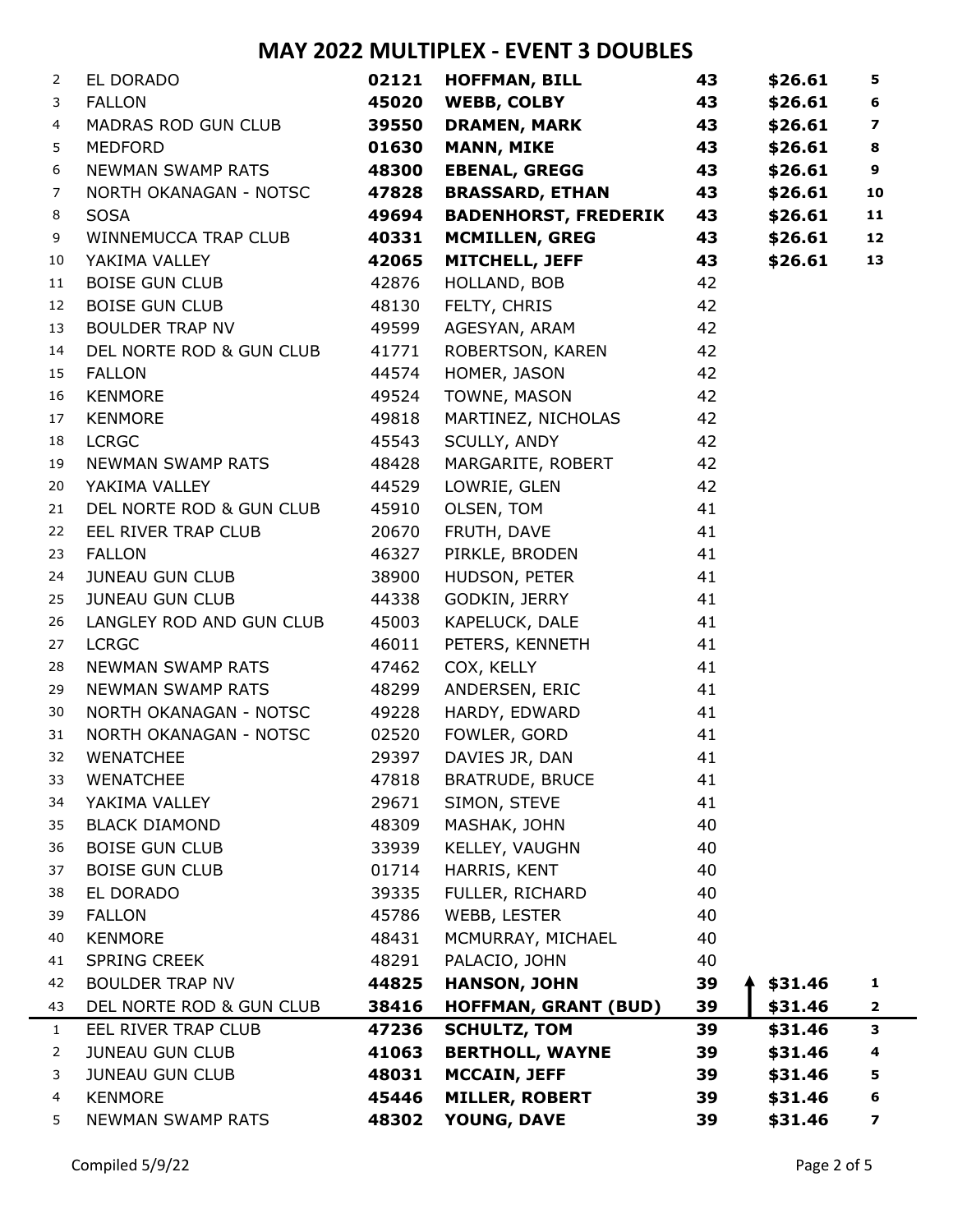| 6              | NEWMAN SWAMP RATS           |       | 48988 KARABINIS, DEMITRIOS | 39 | \$31.46 | 8  |
|----------------|-----------------------------|-------|----------------------------|----|---------|----|
| 7              | NORTH OKANAGAN - NOTSC      | 48931 | <b>NORRIS, KEVIN</b>       | 39 | \$31.46 | 9  |
| 8              | ROSEBURG ROD AND GUN CLUB   | 32046 | <b>SCHINDLER, DAN</b>      | 39 | \$31.46 | 10 |
| 9              | <b>SPRING CREEK</b>         | 44376 | <b>ADAMS, RICH</b>         | 39 | \$31.46 | 11 |
| 10             | <b>BLACK DIAMOND</b>        | 42425 | BRADBURY, JIM              | 38 |         |    |
| 11             | COWLITZ PUBLIC SHOOTING RAN | 45530 | CRUMRINE, LORAN            | 38 |         |    |
| 12             | COWLITZ PUBLIC SHOOTING RAN | 47802 | HEITZ, LARRY               | 38 |         |    |
| 13             | EL DORADO                   | 13882 | HERRERA, STEVEN            | 38 |         |    |
| 14             | <b>LCRGC</b>                | 42044 | FREEMAN, RICK              | 38 |         |    |
| 15             | MADRAS ROD GUN CLUB         | 14296 | SPROUL, RODNEY             | 38 |         |    |
| 16             | <b>WENATCHEE</b>            | 10470 | THOMSEN, LEROY             | 38 |         |    |
| 17             | YAKIMA VALLEY               | 34872 | BLANKENSHIP, DJ (DENNIS)   | 38 |         |    |
| 18             | <b>YREKA</b>                | 46074 | FREEZE, MARTY              | 38 |         |    |
| 19             | EEL RIVER TRAP CLUB         | 34164 | TOMICH, JOSEPH             | 37 |         |    |
| 20             | EL DORADO                   | 02350 | DEVRIES JR, MARTIN         | 37 |         |    |
| 21             | LANGLEY ROD AND GUN CLUB    | 49588 | LITSTER, GARY              | 37 |         |    |
| 22             | <b>LCRGC</b>                | 43709 | MATSLER, CRAIG             | 37 |         |    |
| 23             | NEWMAN SWAMP RATS           | 33120 | PUCKETT, JIMMIE            | 37 |         |    |
| 24             | NEWMAN SWAMP RATS           | 48982 | ECKHARDT, DAVID            | 37 |         |    |
| 25             | NEWMAN SWAMP RATS           | 49107 | HAYES, FAITH               | 37 |         |    |
| 26             | ROSEBURG ROD AND GUN CLUB   | 37821 | MCFARLAND, COLBY           | 37 |         |    |
| 27             | ROSEBURG ROD AND GUN CLUB   | 48658 | LONG, SAMUEL               | 37 |         |    |
| 28             | <b>WENATCHEE</b>            | 36948 | LIPPERT, BEN               | 37 |         |    |
| 29             | YAKIMA VALLEY               | 42413 | PETERSON, MARK             | 37 |         |    |
| 30             | EL DORADO                   | 13197 | CARSTEN, LARRY             | 36 |         |    |
| 31             | EL DORADO                   | 38247 | RAMSEY, LINDELL (RAY)      | 36 |         |    |
| 32             | <b>KENMORE</b>              | 47793 | KENT, MICHAEL              | 36 |         |    |
| 33             | <b>LCRGC</b>                | 49594 | ACHESON, NICK              | 36 |         |    |
| 34             | NEWMAN SWAMP RATS           | 49776 | MOORE, NICHOLAS            | 36 |         |    |
| 35             | <b>BOISE GUN CLUB</b>       | 39719 | MILLER, GARY               | 35 |         |    |
| 36             | BOULDER TRAP NV             | 45553 | CARNES, VANCE              | 35 |         |    |
| 37             | EEL RIVER TRAP CLUB         | 42446 | BONOMINI, CARL             | 35 |         |    |
| 38             | <b>FALLON</b>               | 41033 | PROCKISH, DAN              | 35 |         |    |
| 39             | <b>JUNEAU GUN CLUB</b>      | 45135 | WINTERS, VICTOR            | 35 |         |    |
| 40             | <b>KENMORE</b>              | 48524 | WASSERMAN, RICH            | 35 |         |    |
| 41             | MADRAS ROD GUN CLUB         | 36512 | SPROUL, JAY                | 35 |         |    |
| 42             | NEWMAN SWAMP RATS           | 48752 | POULSON, LOREN             | 35 |         |    |
| 43             | YAKIMA VALLEY               | 28107 | LINT, DONALD               | 35 |         |    |
| $\mathbf{1}$   | <b>FALLON</b>               | 47494 | <b>HOMER, JAXON</b>        | 34 | \$57.67 | 1  |
| $\overline{2}$ | JUNEAU GUN CLUB             | 38785 | <b>MENZIES, MALCOLM</b>    | 34 | \$57.67 | 2  |
| 3              | <b>KENMORE</b>              | 47036 | <b>WICKES, SCOTT</b>       | 34 | \$57.67 | з  |
| 4              | LANGLEY ROD AND GUN CLUB    | 49542 | <b>HOPE, SANDY</b>         | 34 | \$57.67 | 4  |
| 5              | <b>LCRGC</b>                | 11916 | <b>SUTTON, DANNY</b>       | 34 | \$57.67 | 5  |
| 6              | <b>NEWMAN SWAMP RATS</b>    | 48226 | <b>LAMB, LOREN</b>         | 34 | \$57.67 | 6  |
| 7              | <b>BLACK DIAMOND</b>        | 01037 | TIEGS, ROY                 | 33 |         |    |
| 8              | <b>SPRING CREEK</b>         | 48857 | JOHNSON, PIERCE            | 33 |         |    |
| 9              | <b>WENATCHEE</b>            | 49198 | HILL, MICHAEL              | 33 |         |    |